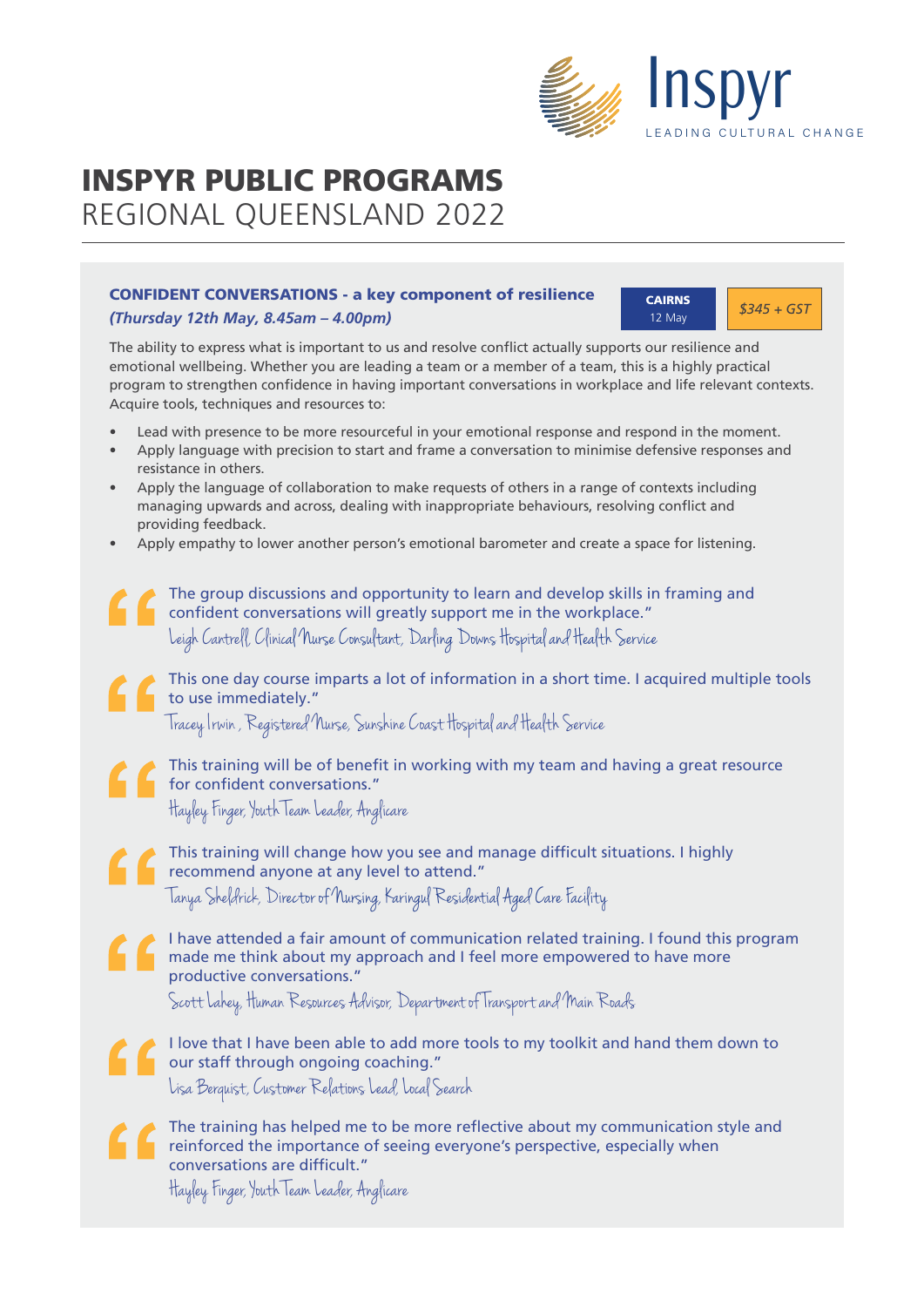### STRENGTHENING RESILIENCE – TO SUPPORT EMOTIONAL WELLBEING AND FLEXIBILITY WITH CHANGE

**60LD COAST 6345 + GST** 19 May

### *(Thursday 19 May, 8.45am – 4.00pm)*

While each of us has resilience, we are experiencing a time of constant change and unexpected events accompanied by the busy-ness and wear and tear of modern work and life. This can deplete our resilience and, like a muscle, we need to continually strengthen it. This popular and long standing program supports participants in:

- Applying a contemporary model of resilience to understand the structure and stages of resilience and its multiple components.
- Understanding the components that support the core of our resilience and provide the bounce of our resilience.
- Applying these components in workplace and life relevant contexts to strengthen and energize their resilience.
- Recognising how to support resilience in others including in a team context.
- Acquiring tools and techniques to strengthen mindfulness and emotional wellbeing.
	- Both Adam and Tammy were engaging and explained resilience in a different language that I had expected. I intend to apply the practical tools to support me both inside and outside the workplace."

Raelene Dunlop, Victoria State Emergency Services

- I can't thank you enough. This course is a must for any line manager to be truly effective at work and as a person. Thanks for making a real difference!" Michael Cooke, ICT Project Services Manager Brisbane City Council
- I truly find your workshops so transferrable and informative. I really enjoyed the practical content as my team is going through a lot of change at the moment." Jasmaine Nelson, Team Leader, Youth Justice Services
- This training is a great learning opportunity. I would recommend it to all staff." C linical Nurse, Queensland Health
- After completing this training, I feel better equipped to tackle my role as a manager." **Manager, Wesley Mission Sydney**
- I tend to put others first, including taking on their emotions. This course reminded me how much of a toll that takes." Sarah Russo, Local Search